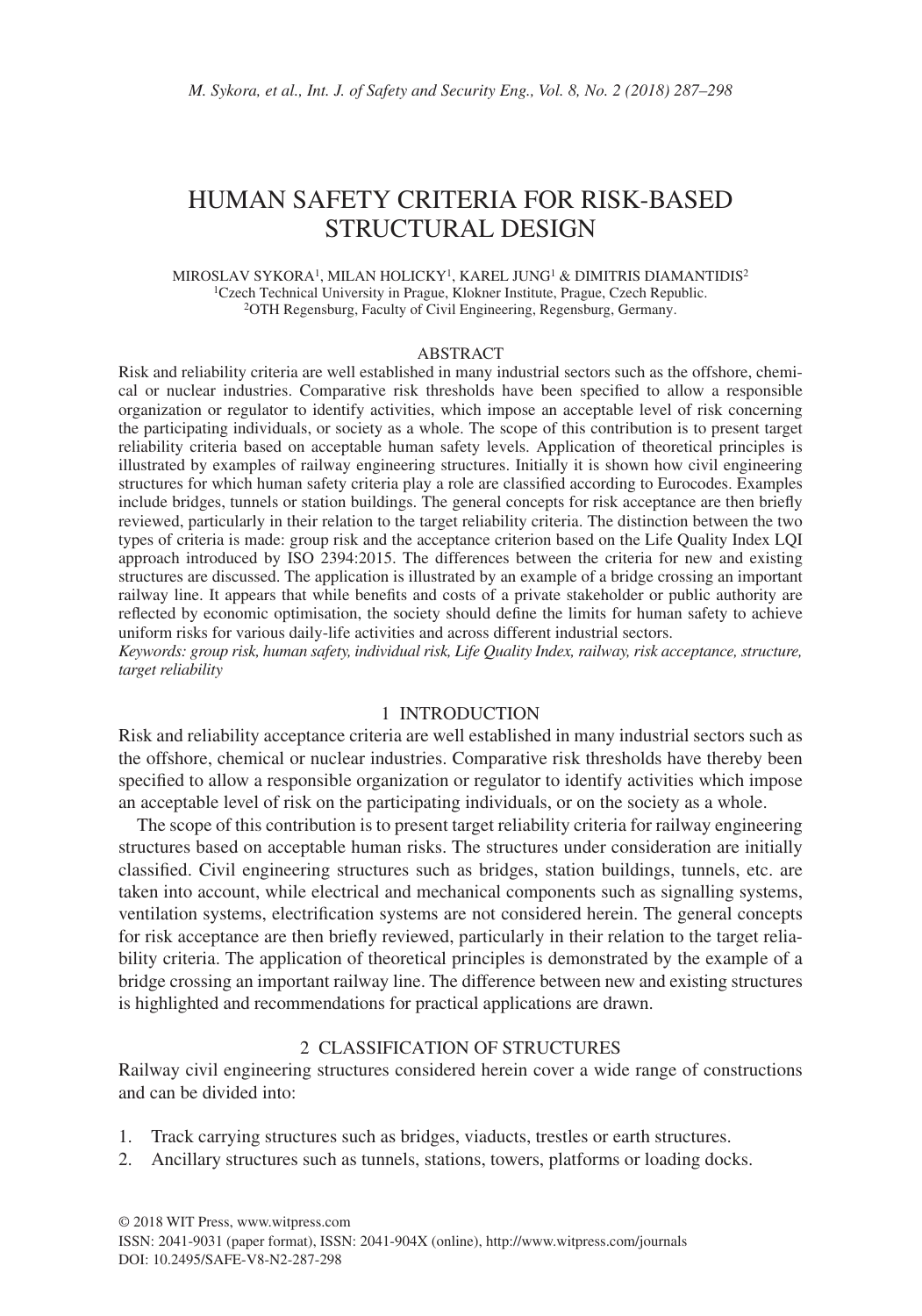The aforementioned structures can be classified according to the design working life – for example, 50 years for station buildings and 100 years for bridges and tunnels. They can be also classified according to the possible consequences in case of failure, i.e. minor, medium, large consequences. The second type of classification is for the determination of the target reliability of importance: structures with large potential consequences are associated with higher target reliability.

A classification of civil engineering structures according to various normative documents was provided by Sykora *et al*. [1]. As an example, UIC 7772 [2] makes distinction between:

- 1. Superstructures supporting elevated structures that are permanently occupied (offices, lodgings, business premises), structures for short-term gathering of people (theatres, cinemas) and multi-storey structures subject to short-term occupancy (multi-storey car parks, warehouses)
- 2. Superstructures not supporting elevated structures (roadways, road bridges, railway bridges, footbridges and similar structures) and single-storey structures not providing long-term occupancy (parking areas, warehouses).

In this contribution, the failure consequence classes according to EN 1990 [3] for basis of structural design are adopted:

- Low consequence for loss of human life, *and* economic, social or environmental consequences small or negligible; examples based on authors' experience: low rise buildings where only few people are present or small supply structures.
- Medium consequence for loss of human life, economic, social or environmental consequences considerable; examples: minor bridges.
- High consequence for loss of human life, *or* economic, social or environmental consequences very great; examples: normal and major bridges, and tunnels, major railway stations.

# 3 RISK ACCEPTANCE CRITERIA

Explicit risk acceptance criteria are commonly applied in many industrial sectors in order to provide either a quantitative decision tool for the regulator, or a comparable requirement for the industry when dealing with the certification/approval of a particular structure or system. The following criteria are commonly applied and analytically described [4, 5]:

- 1. *Individual risk criteria*: no individual (or group of individuals) involved in a particular activity can be exposed to an 'unacceptable' risk; a typical value is  $10^{-6}$  per year [6]. If an individual worker or a member of the public is found to be exposed to excessive risk, safety measures are adopted regardless of the cost-benefit effectiveness.
- 2. *Group risk criteria:* a certain activity must not produce high frequency occurrences of large-scale accidents (i.e. with particularly severe consequences). This means that the 'unacceptable" level of risk varies for different accident magnitudes. This principle attempts to capture a supposed socio-political aversion to large accidents and provides a regulatory basis (i.e. enforced investments in safety) in situations where the other criteria do not call for intervention.

The requirements based on criterion (1) can be significantly affected by the relative time fraction for which a person occupies or uses a structure. For railway civil engineering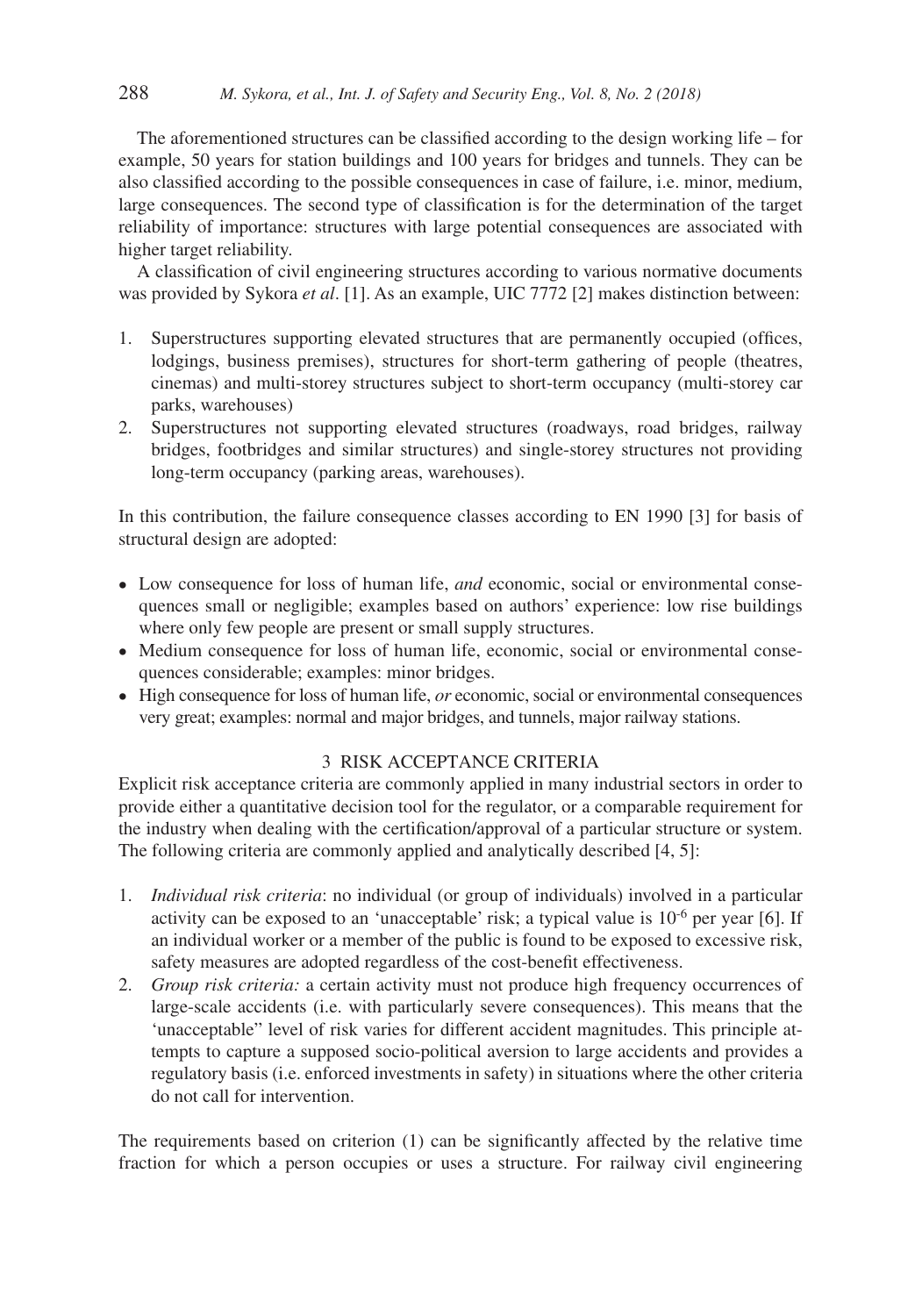structures, it is assumed that this fraction is commonly low (exceptions may include most exposed workers), individual risk criteria become less important and group risk criteria dominate the derivation of target reliability values [7–9]. These criteria include human, economic and environmental criteria and are briefly reviewed in the following sections.

## 4 GROUP RISK

The group risk is often represented in the form of a numerical *F*-*N*-curve where *N* represents the number of fatalities and  $F$  is the frequency of accidents with more than  $N$  fatalities [4, 5]. This curve shows the probability of exceedance as a function of the number of fatalities *N*, commonly using a double logarithmic scale [10]:

$$
1 - F_N(x) = P(N > x) = \int_x^{\infty} f_N(\xi) d\xi
$$
 (1)

where  $f_N(x)$  = probability density function of number of fatalities per year; and  $F_N(x)$  = cumulative density function, the value of which gives a probability of  $\leq x$  fatalities per year. A simple measure for group risk is the annual expected value of the number of fatalities, which is frequently used to compare alternative projects in terms of their inherent risk with respect to human safety.

Typical *F*–*N* curves reported in the literature show different patterns for the same industrial activity in various countries or for different industrial activities in the same country. The following general formula has been proposed to represent the group risk acceptance criterion:

$$
F \le a N^{k} \tag{2}
$$

where *a* and  $k$  = predefined constants that can be related to statistical observations from natural and man-made hazards [11]. Some natural hazards show relationships with *k* slightly smaller than unity, while most manmade hazards are described by a relationship with  $k > 1$ . From statistical observations the constants *a* and *k* vary widely depending on the type of hazard and the type of technical activity. It was proposed to set the constants in such a way that the curve envelops the curves for most natural hazards and some of the more common manmade hazards [7]. For acceptable risks related to structural failures, the constant would be around  $a = 10^{-6}$  and for marginally acceptable risks  $a = 10^{-4}$ ;  $k = 1$  represents risk-neutral curves,  $k > 1$  describes curves with risk aversion and  $k < 1$  curves with risk proneness. The case of *k* < 1 leads to infinitely large expected losses (in terms of lives or cost) and, therefore, is not acceptable.

The constant *a* represents the frequency of occurrence of events with one and more fatalities; commonly, annual values are considered. Its value should be consistent with the reference system to which eqn (2) is applied. The reference system can range from a group of structures to an individual structural member and can include other structure-specific and industry-specific parameters [12]. For railway infrastructures, a national scale is assumed [5, 12, 13].

Based on the *F-N* curves, the so-called ALARP – as low as reasonably possible – region can be defined by two limits [5]. The area above upper limit represents the risk that is not tolerated in any circumstances, while the risk below the lower limit is of no practical interest. Such acceptability curves have been developed in various industrial fields, including the chemical and the transportation industries.

In the ALARP principle the 'width' between the upper and lower bound curves is of importance. This width is often two orders of magnitudes allowing for excessive flexibility in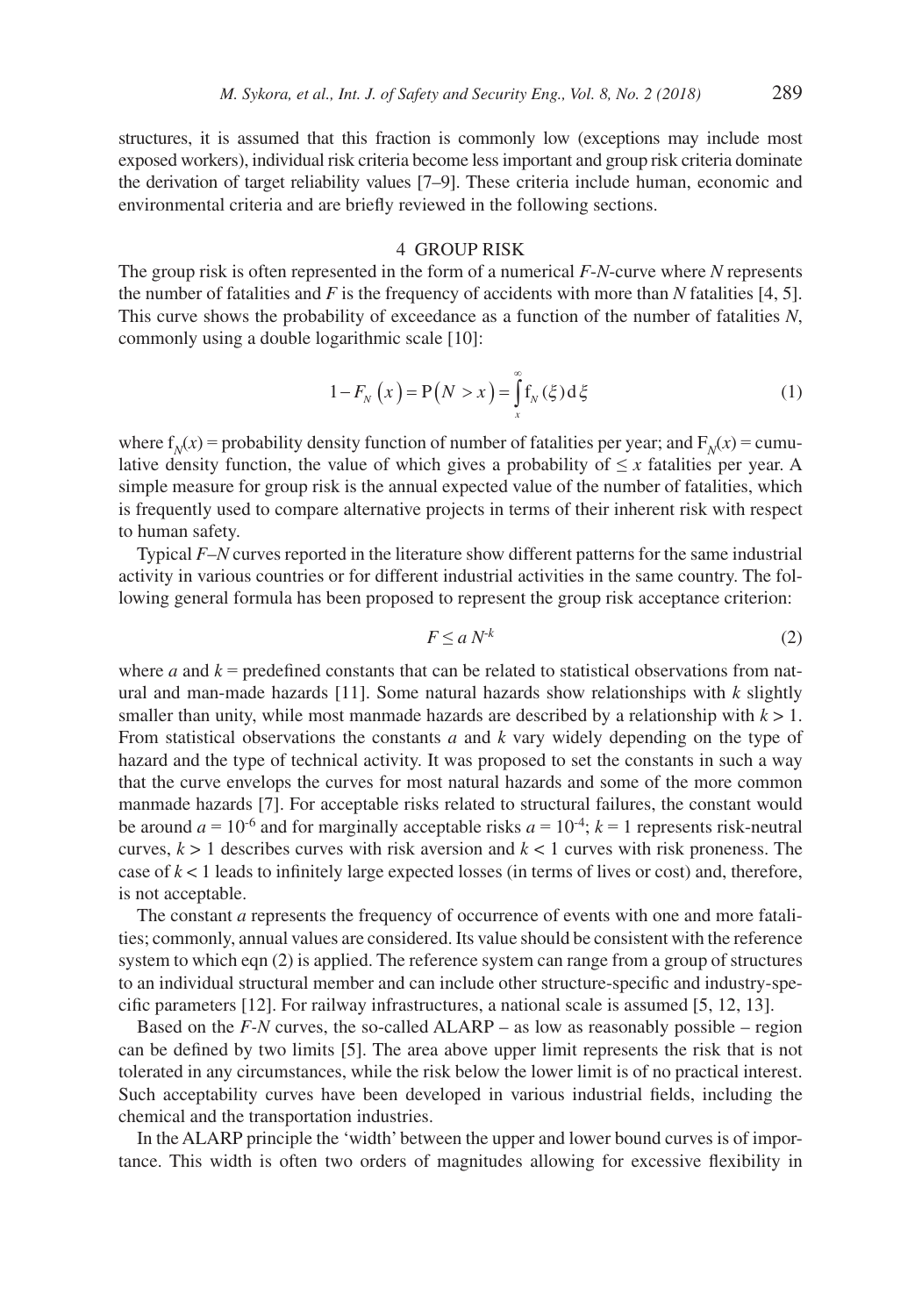practical cases. Examples of fatality criteria (*F–N* curves) given in Fig. 1 are based on the recommendations provided in:

- ISO 2394:1998 for general principles of structural reliability (superseded in 2015):  $a = 10^{-2}$ per annum and *k* = 2 – examples provided as a risk acceptance criterion in structural design to avoid accidents where large numbers of people may be killed, deemed to be associated with a collapse of the whole structure
- Trbojevic [14]:  $a = 2 \times 10^{-5}$  per annum and  $k = 1$  criterion for a structure with 100 persons at risk
- *fib* bulletin 80 [9]:  $a = 5 \times 10^{-4}$  per annum and  $k = 2$  criterion derived for a main loadbearing member of a road bridge in order to maintain safety levels associated with current best practice
- ISO 2394:2015 [15], the LQI approach see Section 5.

Note that the ISO and *fib* COM3 recommendations are based on the notion that *N* represents the expected number of fatalities in an event and thus a limiting probability does not have the cumulative character of eqn (2). However, the numerical difference between these concepts is commonly negligible due to small probabilities under consideration. This is why the ISO and *fib* COM3 curves are hereafter considered as directly comparable with *F–N* curves. The ISO recommendation is applied in some countries; for instance Belgium and the Netherlands consider the acceptability criterion for the events with  $N \ge 10$  fatalities [6].

The criteria in Fig. (1a) provide values ranging across more than two orders of magnitude. This is attributed to different reference systems for which these criteria are applicable. Whilst the example in ISO 2394:1998 is considered to be used for large groups of structures, the other two recommendations are focused on individual buildings [14], or on a key structural member of a bridge [9]. Hence, the reference system is of key importance when establishing the criteria for human safety.

Figure (1b) displays annual reliability indices *β* derived from probability *F*(*N*) given in Fig. (1a); see EN 1990 [3]. It appears that the criteria under consideration lead to a wide range of *β*-values particularly for events with *N* < 10.



Figure 1: a) *F-N* curves relating expected fatalities (*N*) from an accidental event or failure and the annual frequency of occurrence  $(F)$  of events with  $\geq N$  fatalities; b) Annual reliability indices derived from the *F-N* curves, related to events with *N* fatalities.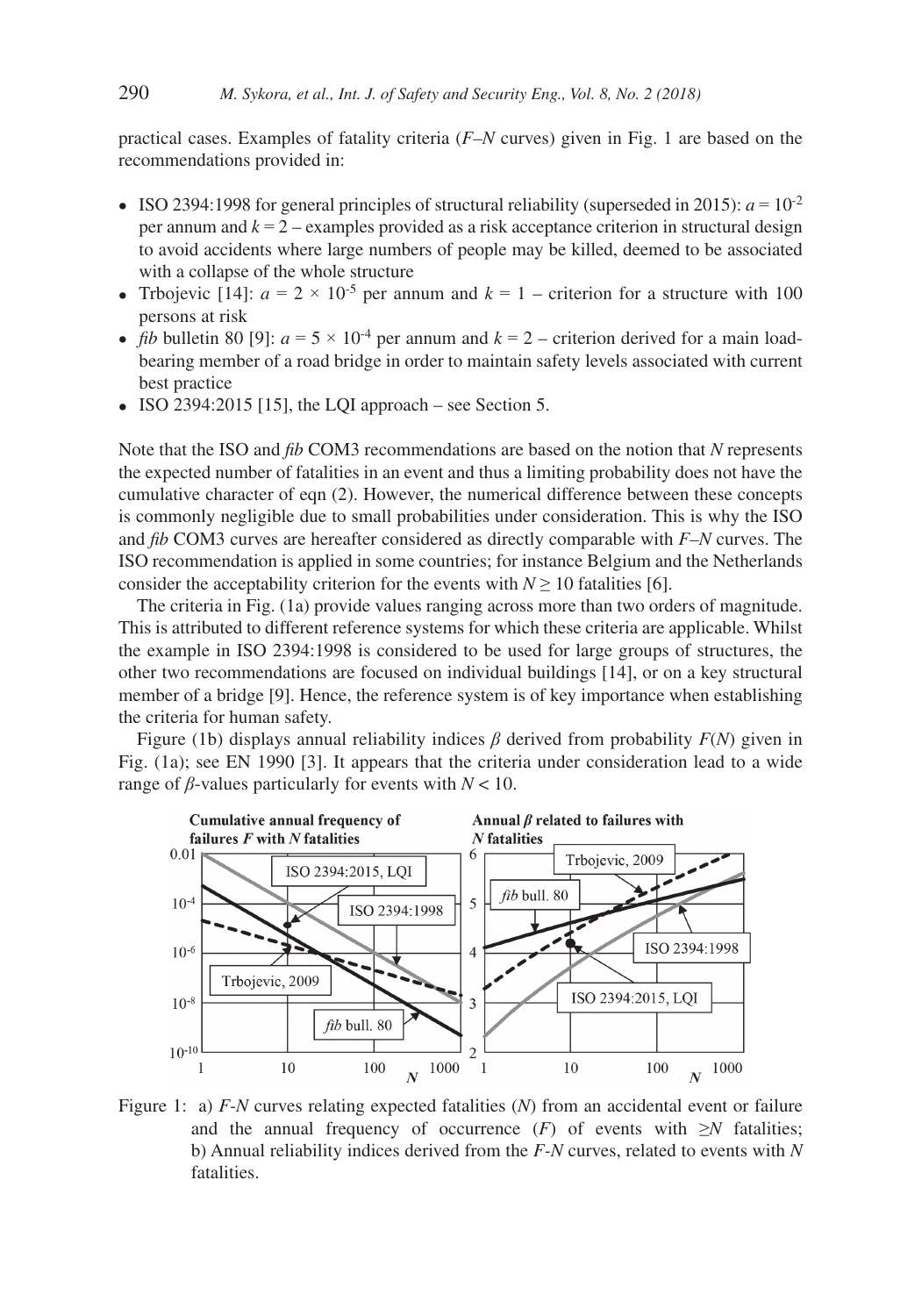It is noted that human safety does not only involve fatalities but also injuries. In many studies injuries are related to fatalities by using a multiplicative factor, for example 0.1 for moderate injury and 0.5 for major injury. Based on this simple procedure weighted fatalities can be obtained. For detailed discussion see Ref. [16].

Diamantidis *et al*. [17] derived human risk acceptance criteria for the railway industry by assuming that the safety inherent in the traditional railways in the last two or three decades is acceptable. The safety target was therefore derived by analysing recent risk history of the railway system in terms of frequency of occurrence of accidents and the extent of their consequences. The procedure generally used to estimate the risk associated with railway transport is based on the analyses of the frequency of occurrence of given consequences for a given accident. The following classification of consequences was proposed:

- Medium consequences: 1 to 10 fatalities with an average value of 3 fatalities;
- Severe consequences: 11 to 100 fatalities with an average value of 30 fatalities;
- Catastrophic consequences: 101 to 1000 fatalities with an average value of 300 fatalities.

The evaluation of the probability can be performed by assuming that accidents occur according to a Poisson process [18]. In general a Bayesian approach by which expert judgements can be combined with statistical data is recommended, due to the limited experience with accidents. This approach was applied to data of recorded accidents of the Italian, Austrian and German railways [17]. The obtained results are considered valid for a first definition of an acceptable safety level for the Western European railway systems, and are comparable to computed values for various tunnel projects. The results and the recommended acceptance criteria can be summarized as follows:

- Events of medium consequences are associated an annual probability of  $10^{-9}$  per trainkilometre;
- Events of severe consequences are associated an annual probability of  $10^{-10}$  per trainkilometre;
- Events of catastrophic consequences are associated a probability of  $10^{-11}$  per trainkilometre.

*Example*: Consider a railway tunnel with a length of 50 kilometres and a daily traffic flow of 200 trains in both directions. The acceptable return periods associated with accidental events are derived from the aforementioned results as follows:

- Number of train-kilometres per year:  $50 \times 200 \times 365 = 3.65 \times 10^6$ ;
- Accidents associated with medium consequences: acceptable annual probability of an accident  $p \leq 3.65 \times 10^6 \times 10^{-9} = 0.00365$ ; acceptable return period  $T \geq 1/p \approx 300$  years;
- Severe consequences: 3000 years;
- Catastrophic consequences: 30000 years.

The derived acceptable return period for medium consequences is approximately within the range of the working life of important infrastructures, such as a long tunnel. For catastrophic consequences, the return period is of the same order of magnitude as is considered when designing industrial plants.

It is noted that, along with human risks, economic and environmental risks play an important role in decision making. Economic losses are direct consequences related, for example,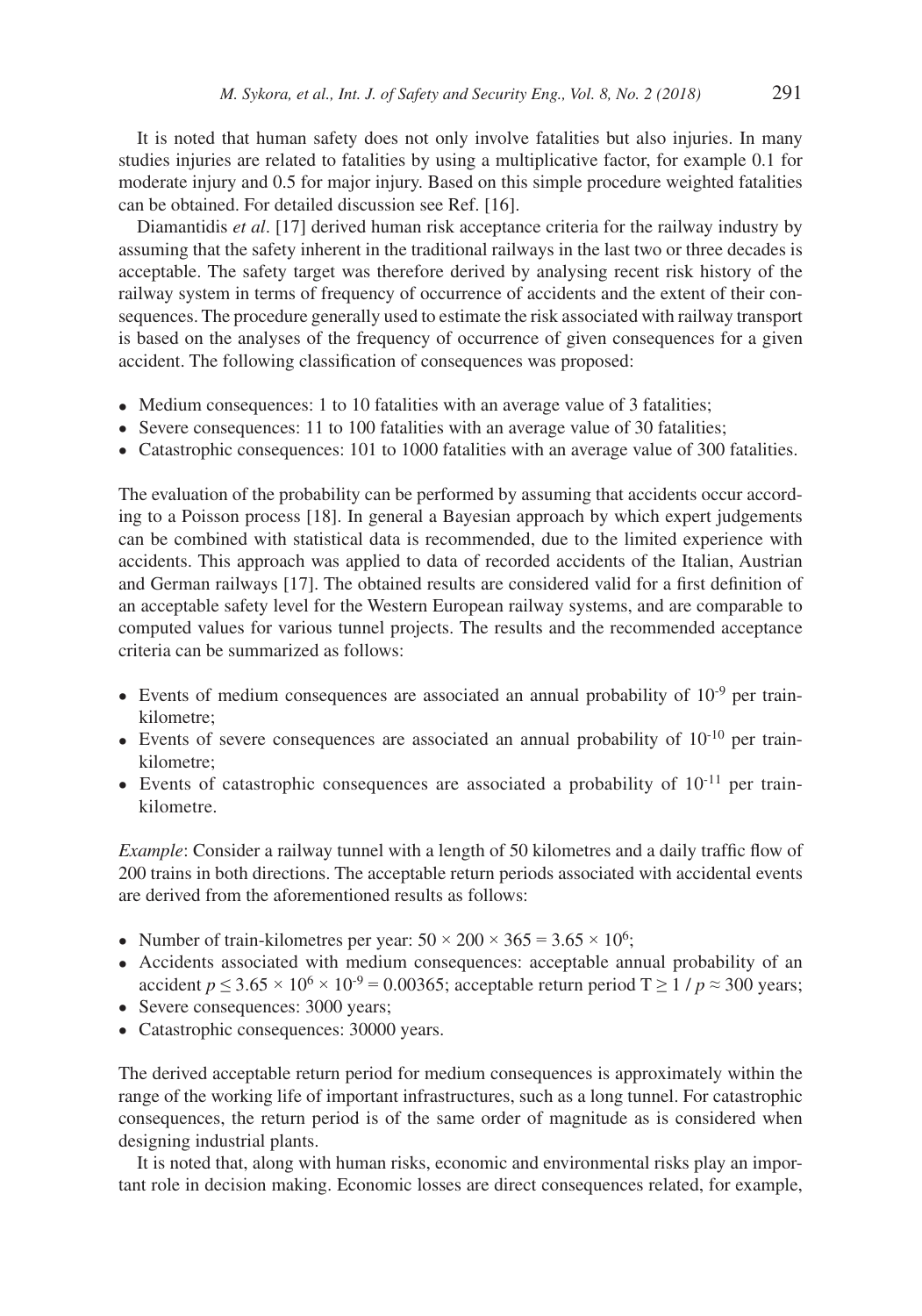to the repair of initial damage, replacement of structure and equipment, and indirect consequences such as loss of production, temporary relocation, rescue costs or loss of reputation. Environmental consequences can be presented in terms of permanent or long-term damage to terrestrial, freshwater, marine habitats and groundwater reservoirs. For more details, see Refs. [1, 19].

# 5 LIFE QUALITY INDEX

#### 5.1 ISO 2394 recommendations

The Life Quality Index LQI, as for example discussed with respect to its implementation in technical standards in [20], was developed to support decisions related to allocations of available public resources between and within various societal sectors and industries. According to ISO 2394:2015 [15], the LQI is an indicator of the societal preference and capacity for investments into life safety expressed as a function of GDP, life expectancy at birth and ratio between leisure to working time.

The ISO standard [15] provides the detailed guidance on how preferences of the society regarding investments into health and life safety improvements can be described by the LQI concept. The target level is derived by considering the costs of safety measures, the monetary equivalent of societal willingness to save one life, and the expected number of fatalities in the event of structural failure. Essentially, this approach combines economic and human safety aspects. Compared with economic optimization [8, 21–23], it should lead to lower target reliability indices, as only the human consequences of structural failure are taken into account, while other losses such as economic and environmental costs are not taken into account. In the LQI approach, the danger to which the people are subjected might vary on an individual basis within the group of people affected, which may be deemed unethical [8].

The tentative minimum annual target reliabilities provided in ISO 2394 [15] are based on the following acceptance criterion:

$$
-\frac{d p_f(d)}{d d} \le K_l = \frac{C_1(d) \times (\gamma_s + \omega)}{SWTP \times N}
$$
 (3)

where  $p_f$  = annual failure probability;  $d$  = decision parameter (see the text below); the parameters indicated in Annex G of the ISO standard are adopted in the following analysis:

- $K_1 = 10^{-4.5}$  for small relative life-saving cost, deemed relevant for most design situations where higher reliability can be readily achieved;
- $\gamma_s = 0.03$  as an interest rate of relevance for decision-making on behalf of society, moderately selected rate of economic growth;
- $\omega = 0.02$  as an annual rate of obsolescence that approximately corresponds here to the reciprocal value of a lifetime;
- Societal willingness to pay  $SWTP = 5 100 000 \text{ CHF}$ ;
- $N = 10$  is the expected number of fatalities that could be associated with Consequence Class CC3 according to ISO 2394 [15] where CC3 is associated with  $N < 50$  and CC2 with *N* < 5; five CCs are distinguished in the ISO standard. Medium failure consequences may be related to ten fatalities in  $[14]$ . Note that the empirical data in [9, 12] provide indications on the relationship between *N* and collapsed floor area (buildings) or span length (bridges).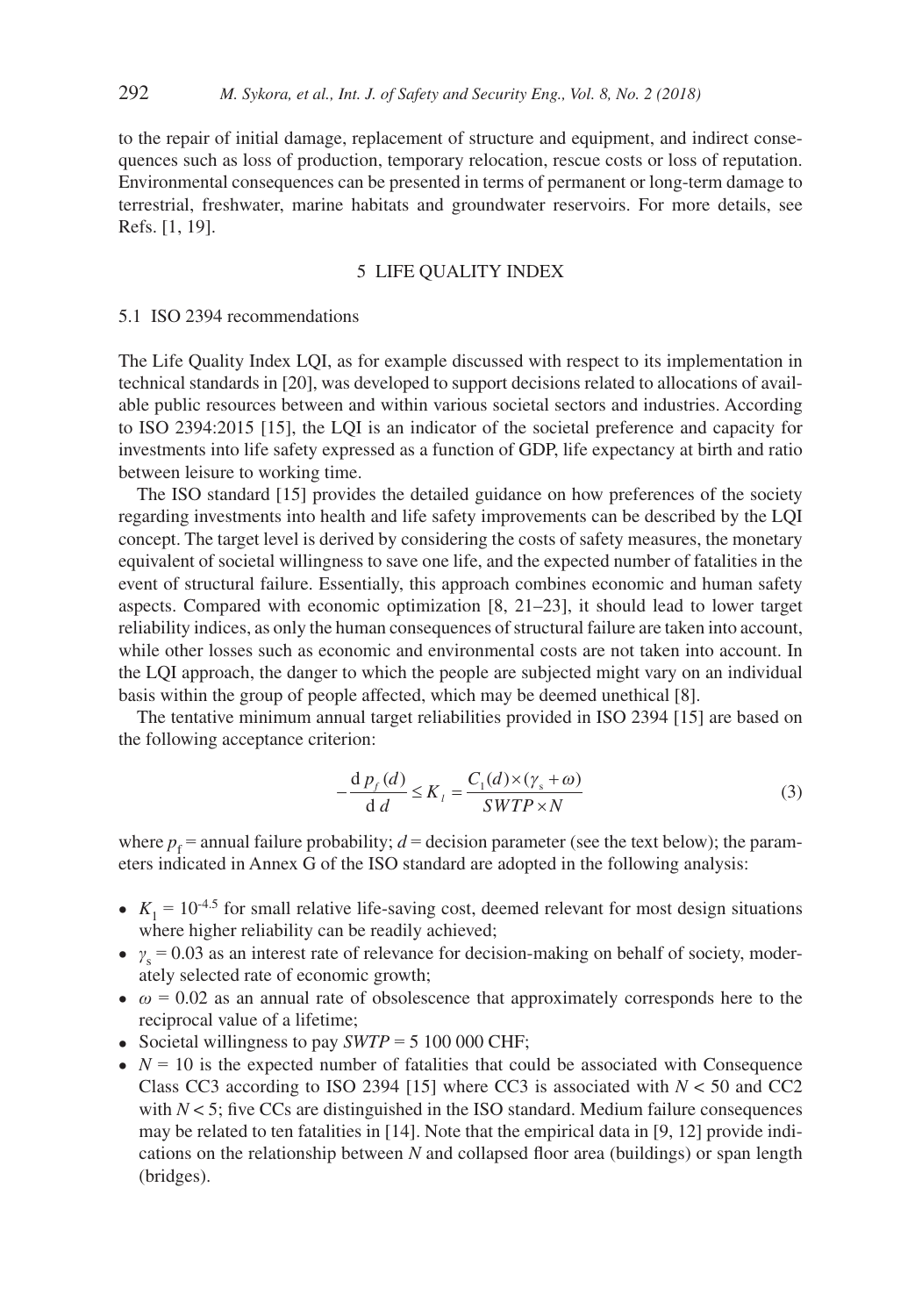For these notional values, marginal costs associated with a considered safety measure obtained from eqn (3) become  $C_1(d) = 32,000$  CHF and ISO 2394 [15] indicates annual reliability index of 4.2, which corresponds to the maximum acceptable failure rate  $F(N = 10)$  $1.3 \times 10^{-5}$  per year (Fig. 1).

## 5.2 Application to a railway bridge

To provide a better insight into the performance of criterion (3), LQI reliability levels are derived for a key load-bearing member of a railway bridge following the simple example provided in Annex G of ISO 2394 [15]. A fundamental limit state function is considered:

$$
Z(d) = R(d) - E \tag{4}
$$

where  $R$  = resistance;  $E$  = annual maxima of a load effect; and  $d$  = decision parameter defined here as the ratio between the mean values of *R* and *E*,  $d = \mu_R / \mu_F$ . The annual failure probability is obtained as  $p_f(d) = P[Z(d) < 0]$ .

The following probabilistic models of basic variables are taken into account:

- Lognormal distribution with coefficient of variation of 0.2 for resistance covering uncertainties in material properties, geometry and resistance model uncertainty related to flexural or shear resistance, axial compression, buckling etc.
- Gumbel distribution with coefficient of variation of 0.4 for annual maxima of a combined load effect covering:
	- permanent actions
	- time-invariant components of variable actions such as shape, exposure and other factors or load model simplifications
	- annual maxima of time-variant components of variable actions, for instance snow load on the ground, basic wind velocity pressure, imposed or traffic loads.

The aforementioned notional values of the input parameters of eqn (3), deemed to describe the alternative of "small relative life-saving costs" according to the ISO standard, are adapted to the railway bridge example as follows:

- *ω* is decreased to 0.01, corresponding to a standard lifetime of bridges of 100 years;
- γ<sub>s</sub> is reduced to 0.0285 following the guidance of the Green Book of the UK Treasury for public sector projects.

while *SWTP* and  $C_1(d)$  are considered by the same values and *N* is a study parameter.

Figure 2 shows annual reliability indices related to events with *N* fatalities based on the LQI approach in ISO 2394 [15] and, for the sake of comparison, the criterion for human safety for bridges in *fib* bulletin 80 [9]. It is observed that for larger *N*, the *fib* bulletin 80 for existing structures requires higher reliability levels than the ISO standard for new structures ('small relative life-saving costs'). This is in contradiction with numerous previous studies advocating lower target levels for existing structures [8, 19, 23–25] and with the theoretically justified approach to reduce target reliability levels for increasing costs of safety measures. The discrepancy is primarily attributable to the risk-averse value *k* = 2 adopted in the *fib* bulletin. When a risk-neutral unity is taken into account, the *fib* curve in Fig. 2 becomes parallel and close to the ISO level for medium relative life-saving costs.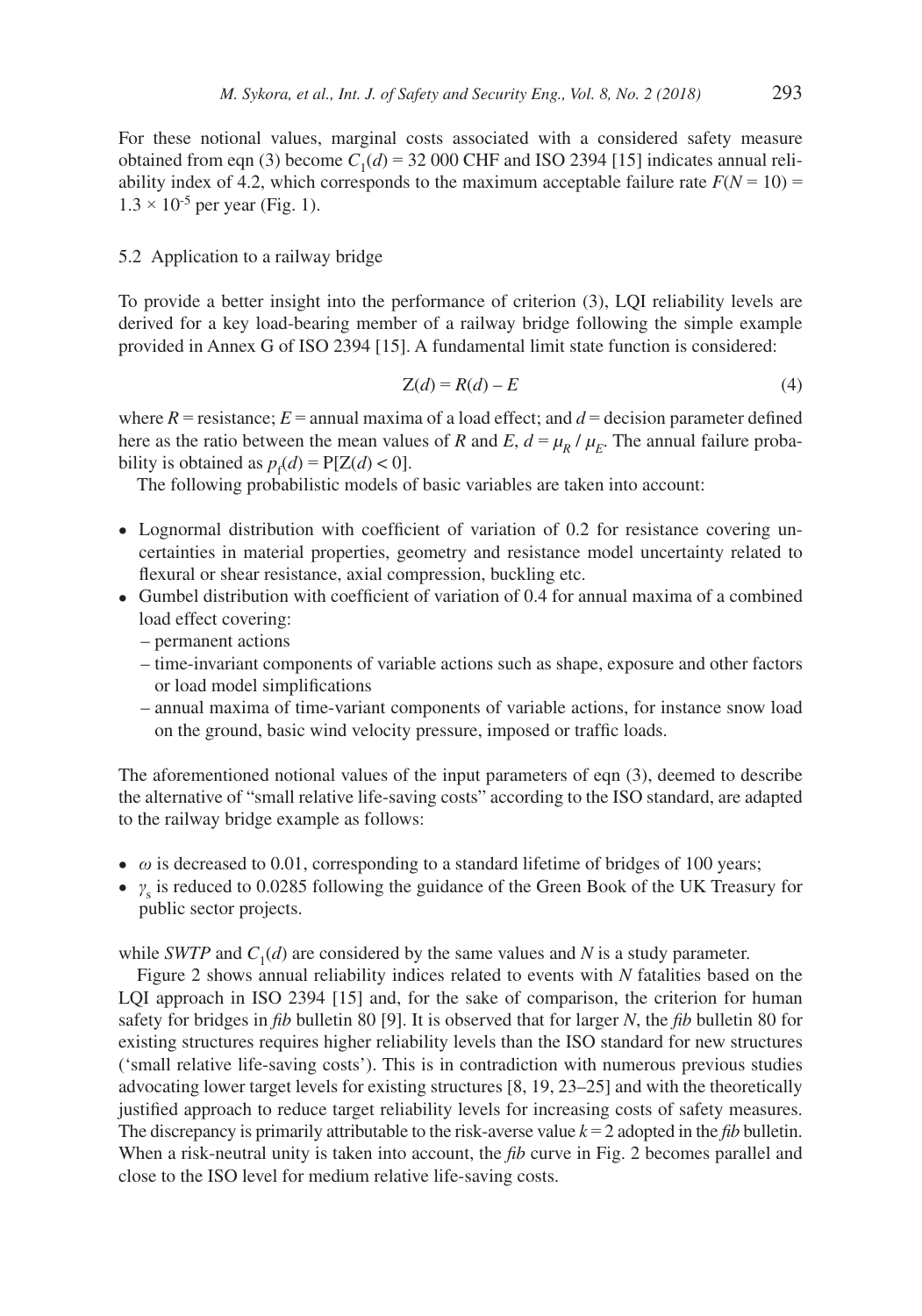

Figure 2: Annual reliability indices *β* related to events with ≥*N* fatalities, based on the LQI approach in ISO 2394 [15] and the criterion for human safety for existing bridges in *fib* bulletin 80 [9].

To indicate appropriate target reliability for existing structures, LQI *β*-values are further derived for 'medium' and 'large' relative life-saving costs. Following the example in Annex G of ISO 2394 [15], this can be achieved by increasing  $C_1(d)$  by one or two orders of magnitude for medium and large relative life-saving costs, respectively [16]. This results in decreasing *β*-levels (Fig. 2):

- By about 0.5 for medium relative life-saving costs
- By more than 1.0 for large relative life-saving costs.

More information on the LQI approach including application in the bridge industry is provided in [26]. The differences in target reliability can be readily reflected by updating partial factors in practical verifications [27, 28].

#### 6 CASE STUDY

Practical application of the human safety criteria is demonstrated by the example of a bridge pier located in the vicinity of a railway line (Fig. 3) and the related hazard of accidental impact of a train on the pier. A probabilistic risk analysis was employed to optimise the bridge design from the perspective of an owner of the bridge. The analysis described in Ref. [1] was based on an event tree approach, considering multiple hazards scenarios related to derailment of a train, impact to the bridge, collapse of the bridge due to impact and secondary collision with a train in the opposite direction. The UIC recommendations related to probabilities of unfavourable events [2] along with real traffic were taken into account. Figure 4 displays the computed *F–N* curves for different train speeds. As an example for a train speed of 120 km/h, the curve was obtained as follows:

• With an annual probability of  $1.3 \times 10^{-7}$  (equal to frequency due to its very low value), the most adverse scenario – derailment of the train and impact to the bridge, collapse of the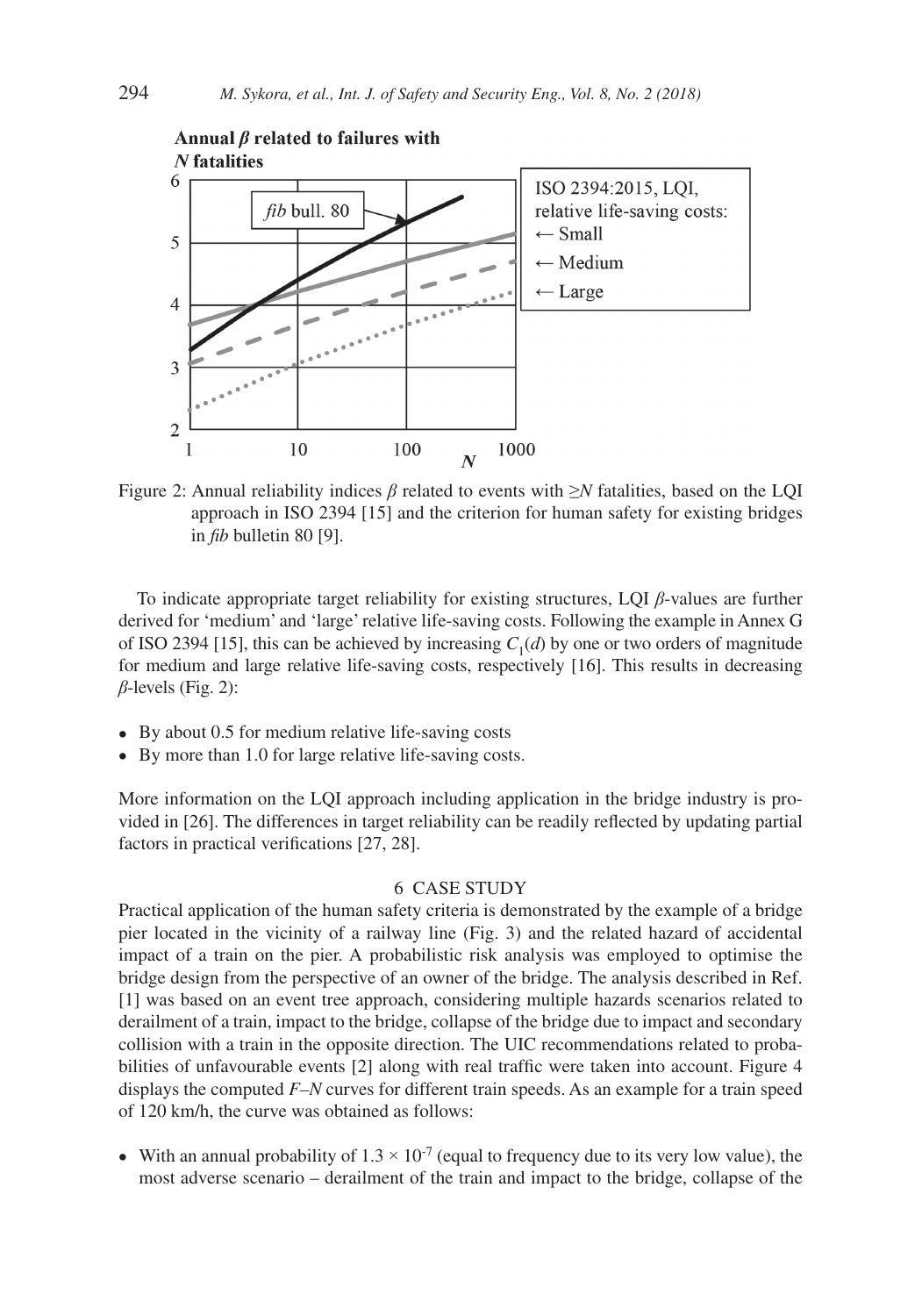



Cumulative annual frequency of failures  $F$  with  $N$  fatalities



Figure 4: *F–N* curves for different train speeds and the LQI acceptance criteria according to ISO 2394 [15].

bridge and secondary collision with a passenger train in the opposite direction – leads to 15 fatalities (point 1 in Fig. 4).

- With an annual probability of  $2.4 \times 10^{-7}$ , the second most adverse scenario derailment, impact, secondary collision with a passenger train, but no bridge collapse – results in 11 fatalities. At least 11 fatalities are then associated with a cumulative frequency *F* of 1.3  $\times$  $10^{-7} + 2.4 \times 10^{-7} = 3.7 \times 10^{-7}$  (point 2).
- With negligible probability, the third most adverse scenario yields 10 fatalities and in Fig. 4 is thus associated with a cumulative frequency *F* of  $3.7 \times 10^{-7}$  (point 3).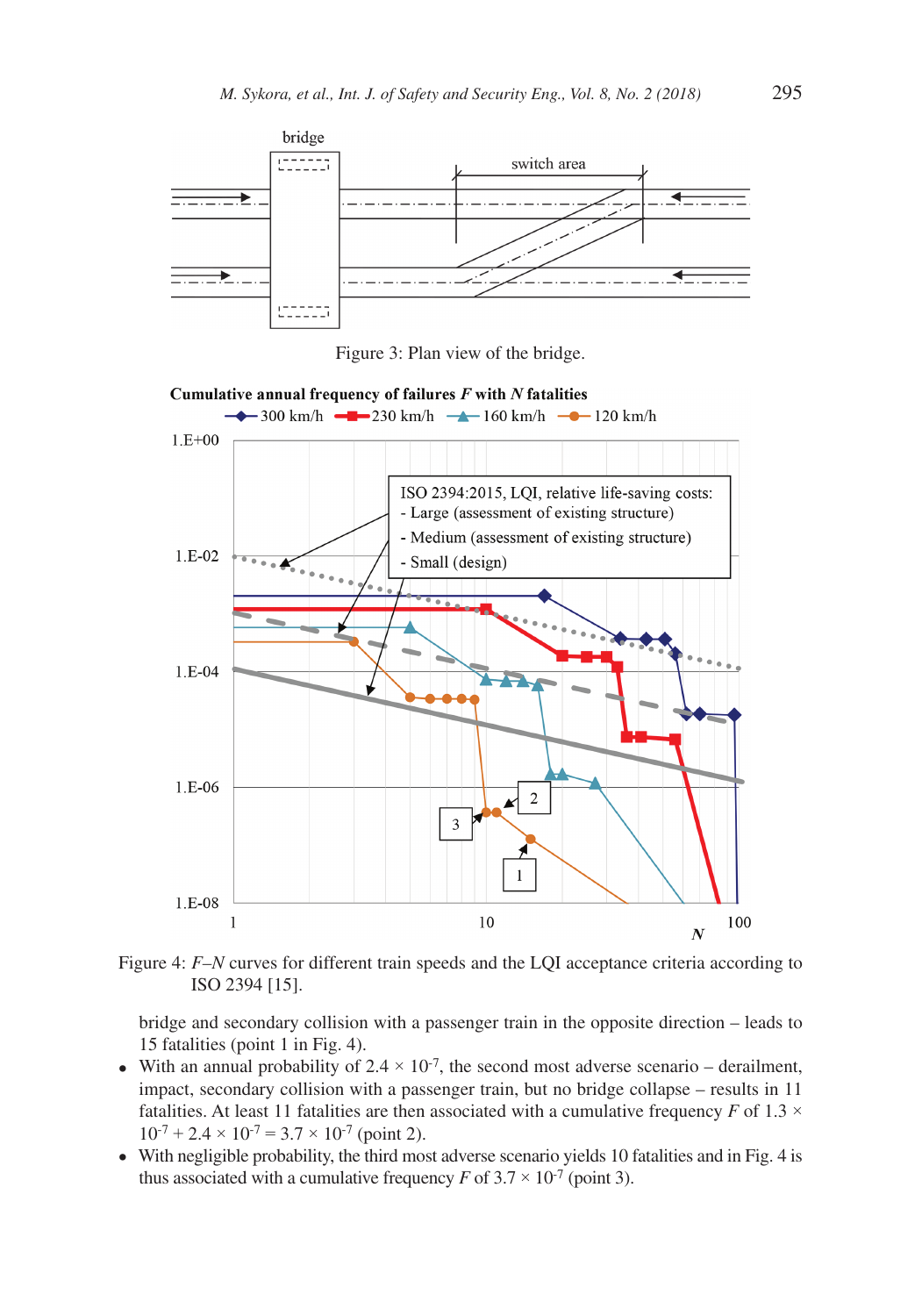It remains to be verified whether the optimum design strategy complies with the criteria on human safety that may be postulated by public authorities. As an example the LQI acceptance criteria according to ISO 2394 [15] are plotted in Fig. 4. It is shown that for any train speed under consideration, the human safety criteria suggest that human risks exceed the commonly acceptable level for design situation and further design measures to mitigate human safety risks are required. Options include increasing the lateral distance of the bridge piers beyond the optimum value, or increasing the distance between the bridge and switch area (Fig. 3).

When an existing bridge is considered and a possibility of the change of the switch area is disregarded, increasing the lateral distance of the bridge piers from the railway tracks is an excessively costly measure. The acceptance criterion for large relative life-saving costs may then be applied and a train speed of 230 km/h can be approved (Fig. 4).

## 7 CONCLUSIONS

The following conclusions can be drawn from the presented study:

- The human safety criteria should always be applied to check whether or not the design strategy based on economic optimisation including compensation costs related to fatalities, injuries and environmental impacts leads to acceptable risks to persons endangered by structural failure.
- While benefits and costs of a private stakeholder or public authority are reflected by economic optimisation, the society defines the limits for human safety through: (1) The individual risk criterion that provides comparison with risks related to other activities that are acceptable for the society. This criterion is particularly useful when risks vary across the range of persons potentially dependent on structural failure. However, the criterion is significantly affected by the relative time fraction for which a person occupies or uses a structure. As this fraction is very low for transportation structures, the criterion is commonly not decisive for bridges or tunnels. It can be used to assess risks of most exposed workers.

(2) The group risk criteria, often expressed by *F–N* curves, lack a sound theoretical basis and do not consider costs of safety measures; they are however applied in many industrial sectors in which major accidents may occur. The major difficulty is to define a reference system for their application.

• The LQI criterion takes into the cost efficiency of changing design parameters and of the safety measures. However, this criterion is dependent on numerous uncertain input parameters and it may be difficult to provide general practical recommendations.

# ACKNOWLEDGEMENTS

This work was supported by the Czech Science Foundation under Grants P105/12/G059 and 16-11378S, by the Regensburg Center of Energy and Resources (RCER) of OTH Regensburg and by the Technology- and Science Network Oberpfalz (TWO). Outcomes of COST Action TU1402 have been utilized.

#### **NOTE**

1 *ORCID: http://orcid.org/0000-0001-9346-3204*

## **REFERENCES**

[1] Sykora, M., Holicky, M., Jung, K. & Diamantidis, D., *Railway RAM and safety handbook (Chapter 45: Target reliability for new and existing railway civil engineering structures, accepted for publication)*, CRC Press/ Balkema: Leiden, 2017.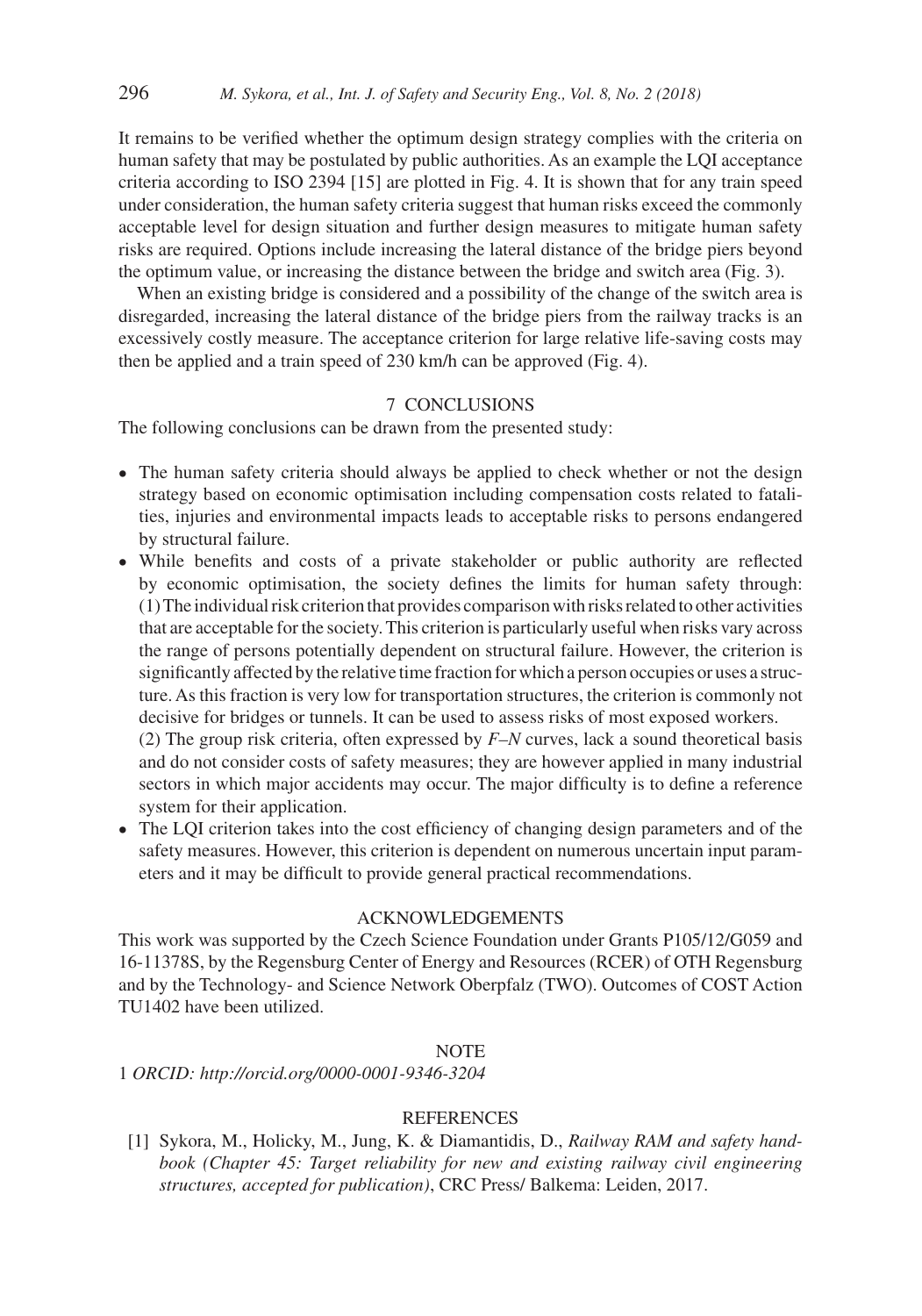- [2] UIC 777-2, *UIC Code 777-2, Structures built over railway lines, Construction requirements in the track zone,* International Union of Railways: 2002.
- [3] EN 1990, *Eurocode Basis of structural design,* CEN: Brussels, pp. 87, 2002.
- [4] HSE, *Reducing risks, protecting people,* Health & Safety Executive: Norwich (UK), pp. 88, 2001.
- [5] CIB TG 32, *Risk assessment and risk communication in civil engineering (Report 259),* CIB: Rotterdam, 2001.
- [6] DNV GL, *Harmonised risk acceptance criteria for transport of dangerous goods*, European Commission DG-MOVE: pp. 183, 2014.
- [7] JCSS, *Probabilistic assessment of existing structures.* Joint Committee on Structural Safety, edited by D. Diamantidis, RILEM Publications S.A.R.L., 2001.
- [8] Steenbergen, R.D.J.M., Sykora, M., Diamantidis, D., Holicky, M. & Vrouwenvelder, A.C.W.M., Economic and human safety reliability levels for existing structures. *Structural Concrete,* **16**, pp. 323–332, 2015. https://doi.org/10.1002/suco.201500022
- [9] *fib* COM3 TG3.1, *Partial factor methods for existing structures (fib bulletin 80, recommendation), fib*: pp. 129, 2016.
- [10] Jonkman, S.N., van Gelder, P.H.A.J.M. & Vrijling, J.K., An overview of quantitative risk measures for loss of life and economic damage. *Journal of Hazardous Materials,* **99**(1), pp. 1–30, 2003. https://doi.org/10.1016/s0304-3894(02)00283-2
- [11] Vrouwenvelder, T., Leira, B.J. & Sykora, M., Modelling of hazards. *Structural Engineering International,* **22**(1), pp. 73–78, 2012. https://doi.org/10.2749/101686612x13216060213356
- [12] Tanner, P. & Hingorani, R., Acceptable risks to persons associated with building structures. *Structural Concrete,* **16**(3), pp. 314–322, 2015. https://doi.org/10.1002/suco.201500012
- [13] Vrijling, J., van Gelder, P. & Ouwerkerk, S., Criteria for acceptable risk in the Netherlands. *Infrastructure Risk Management Processes, American Society of Civil Engineers,* pp. 143–157, 2005.
	- https://doi.org/10.1061/9780784408155.ch05
- [14] Trbojevic, V.M., Another look at risk and structural reliability criteria. *Structural Safety,* **31**(3), pp. 245–250, 2009. https://doi.org/10.1016/j.strusafe.2008.06.019
- [15] ISO 2394, *General principles on reliability for structures.* ISO: Geneve, Switzerland, pp. 111, 2015.
- [16] Diamantidis, D., Holicky, M. & Sykora, M., Target reliability levels based on societal, economic and environmental consequences of structural failure (accepted for publication). *Proc. ICOSSAR 2017,* CRC Press/Balkema: Leiden (The Netherlands), pp. 10, 2017.
- [17] Diamantidis, D., Zuccarelli, F. & Westhäuser, A., Safety of long railway tunnels. *Reliability Engineering & System Safety,* **67**(2), pp. 135–145, 2000. https://doi.org/10.1016/s0951-8320(99)00059-9
- [18] Melchers, R.E., *Structural reliability analysis and prediction,* John Wiley & Sons Ltd.: Chichester, England, pp. 437, 2001.
- [19] Sykora, M., Holicky, M., Jung, K. & Diamantidis, D., Target reliability for railway civil engineering structures (accepted for publication). *Proceedings ESREL 2017,* Taylor and Francis/ Balkema: Leiden, 2017.